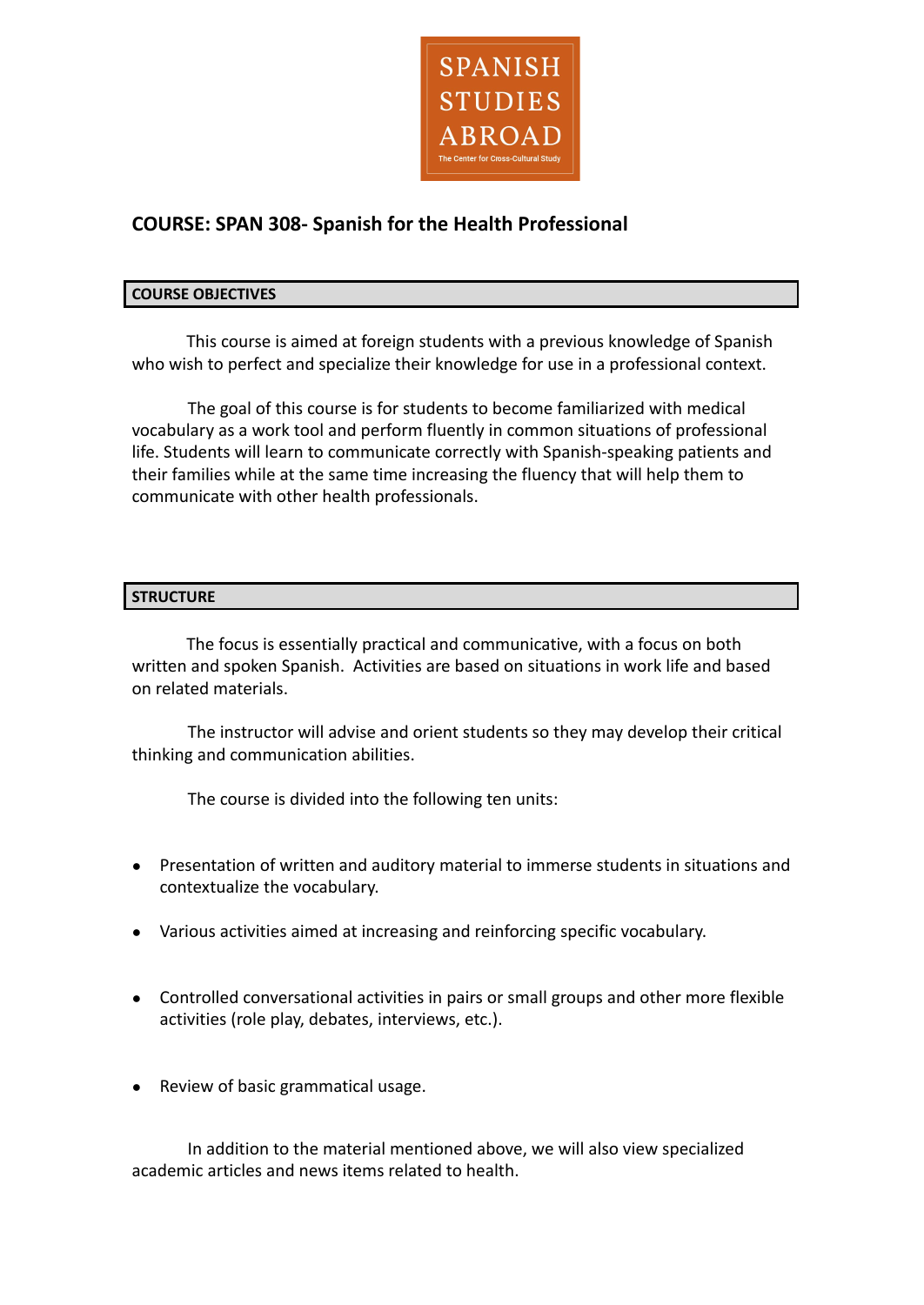### **BIBLIOGRAPHY**

Hidalgo Simón, A. Diccionario bilingüe de Medicina Elsevier. Hardbound, Dorland, 2005.

Lebredo, J. Spanish for Medical Personnel. Boston: Ed. Houghton Mifflin Company, 1975.

Leyva Pérez, M et al. Miniglosario en inglés y español de los términos más utilizados por médicos, estomatólogos y enfermeros. Facultad de Ciencias Médicas "Mariana Grajales Coello". Holguín, 2000.

Ruiz Torres, F. Diccionario de términos médicos. Valladolid: Zirtabe, 2000

### **TEXTBOOK**

Coursebook prepared by the instructor

#### **EVALUATION**

**Class attendance is mandatory**. Students with unexcused absences will receive a participation grade of 0 for that day. Punctuality will be taken into account in the participation grade.

The final exam will be cumulative and include all material studied in the course.

| Participation + presentation of a news item | 25% |
|---------------------------------------------|-----|
| <b>Written tests</b>                        | 25% |
| <b>Compositions</b>                         | 25% |
| Final exams                                 | 25% |

This course focuses on both written and oral communication. Thus, attendance and **participation** in different activities is mandatory.

In accordance with the *Writing Program,* students must write three **compositions** on topics assigned by the instructor. These papers are marked with signs and returned to students so they may voluntarily correct their mistakes and hand in the paper again. Compositions must be typed in Word format and double-spaced with a 12-point font to make it easier to mark them.

Throughout the course, several **written tests** will be administered on the material covered (see specific plans).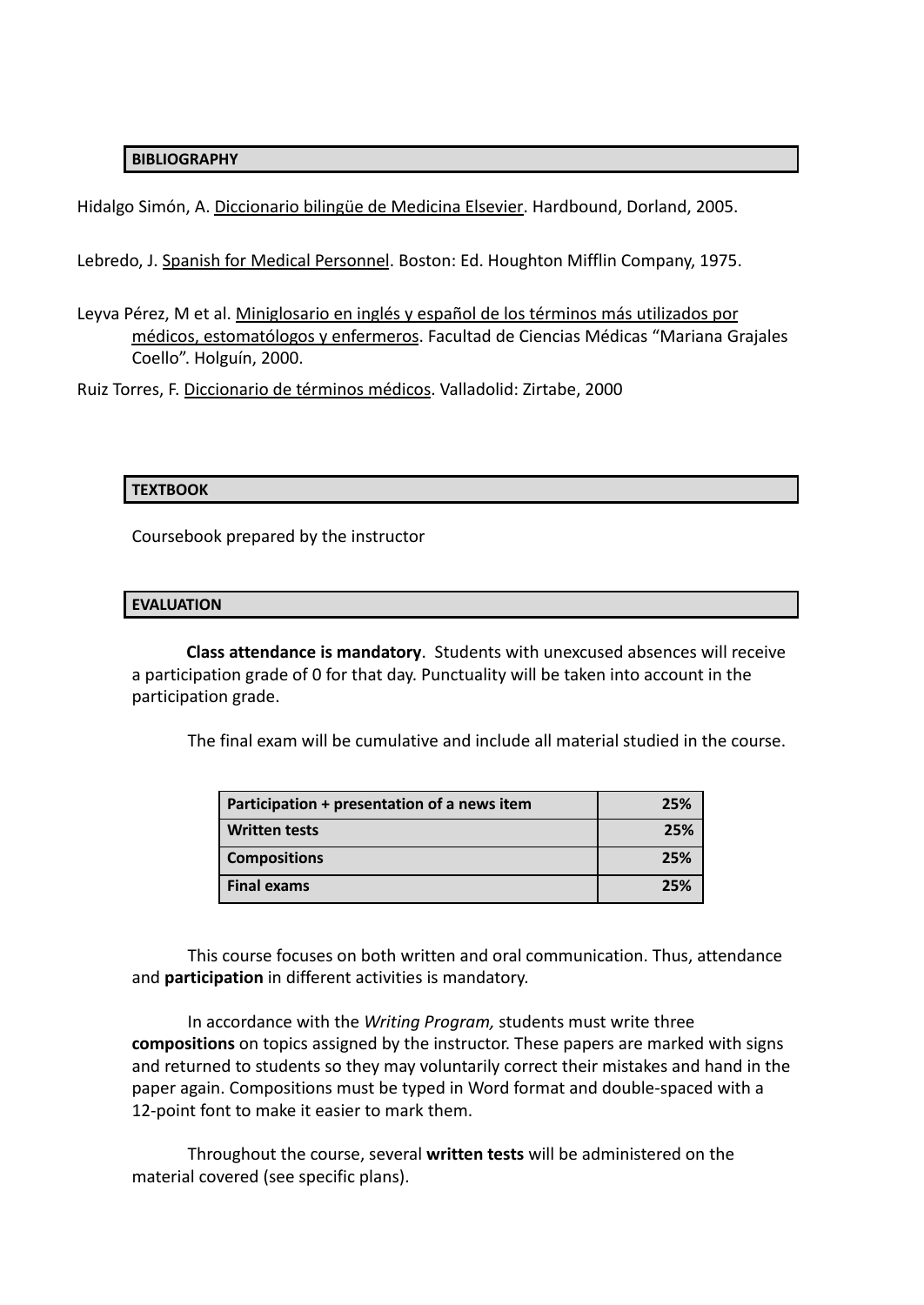The **final exam** will be cumulative and include all the material studied throughout the semester.

An "Incomplete" will only be assigned by the Resident Director with the consent of the instructor and in cases of strict necessity.

# **1. OTHER REQUIREMENTS**

● We will make a **mandatory visit to a hospital** during the course. The schedule of this visit will be announced in class.

|                   | <b>Topic/ Activity planned</b>                       |
|-------------------|------------------------------------------------------|
| Week 1            | Course presentation of and syllabus.                 |
|                   | Student introductions.                               |
|                   | <b>Unit 1: Health</b>                                |
|                   | Vocabulary: the human body.                          |
|                   | <b>Grammar: Practice with the verb "doler"</b>       |
| Week 2            | Unit 2: Healthcare: the structure of health services |
|                   | Listening Comprehension: En el consultorio           |
|                   | Vocabulary: The bone system.                         |
|                   | Grammar: "ser"and "estar"                            |
|                   | Unit 3: Closed institutions: Hospitals               |
|                   | <b>PARAGRAPH 1</b>                                   |
| Week <sub>3</sub> | Grammar: Past tenses: preterit and imperfect         |
|                   | Listening Comprehension: En el hospital              |
|                   | Unit 4: Emergency health care                        |
| Week 4            | Listening Comprehension: En la sala de emergencias   |
|                   | Grammar: Commands (I)                                |
|                   | <b>TEST 1</b>                                        |
|                   | Unit 5: Medical specializations (I)                  |
|                   | <b>PARAGRAPH 2</b>                                   |
| Week 5            | Grammar: Commands (II) and direct and indirect       |
|                   | objects                                              |
| Week 6            | Listening Comprehension: En el dentista.             |
|                   | Unit 6: Medical specializations (II)                 |
|                   |                                                      |
| Week 7            | Grammar: The present subjunctive and its uses. (I)   |
|                   | Listening Comprehension: El Sida                     |
|                   | <b>Unit 7: Surgery</b>                               |
|                   | <b>PARAGRAPH 3</b>                                   |